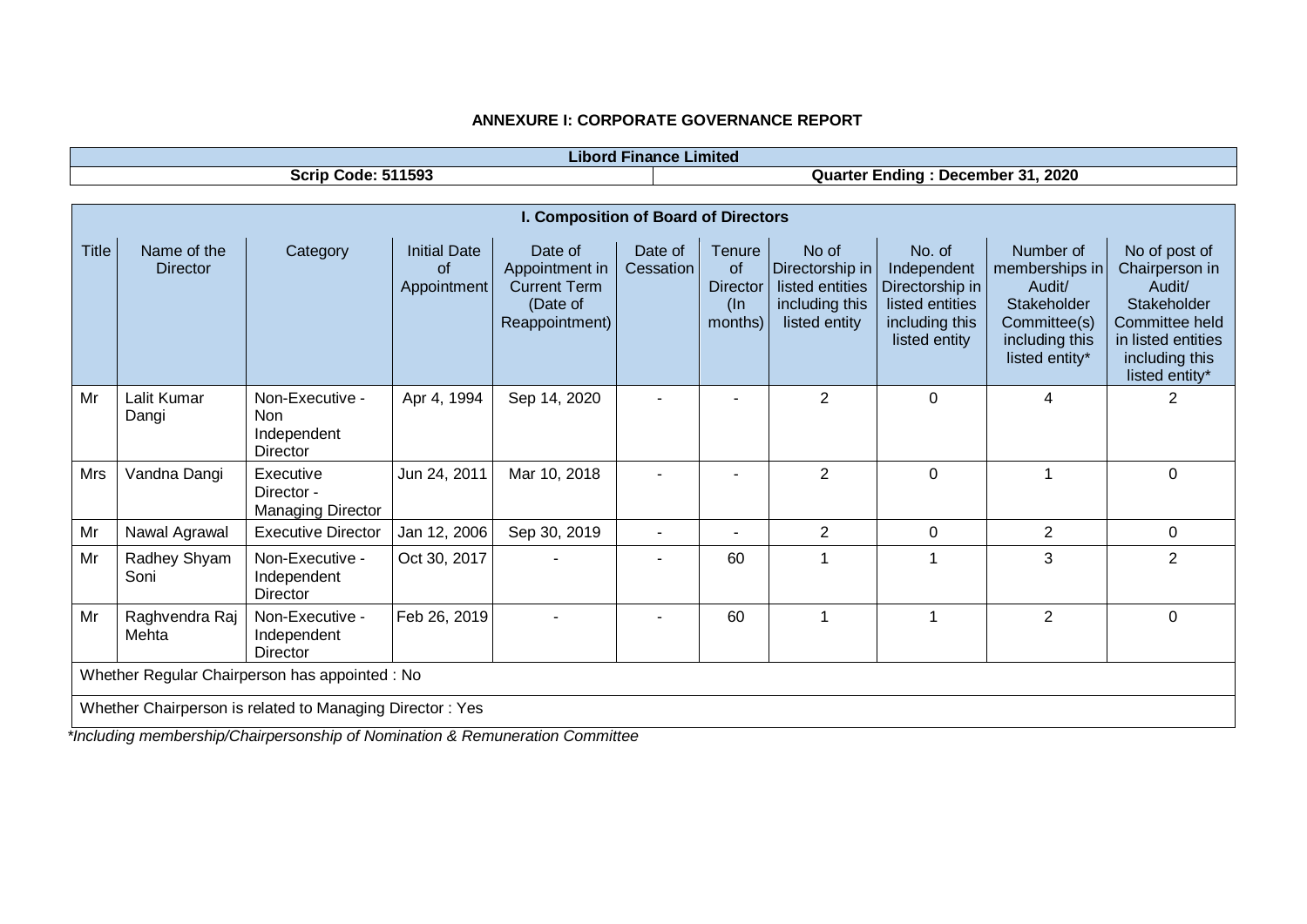| .<br>Libord Finance Limited |                                        |  |  |  |
|-----------------------------|----------------------------------------|--|--|--|
| Code: 511593<br>Scrip (     | December 31, 2020<br>Ending<br>Quarter |  |  |  |

| <b>II. Composition of Committee</b>       |                                                       |                     |                   |  |  |  |  |  |
|-------------------------------------------|-------------------------------------------------------|---------------------|-------------------|--|--|--|--|--|
| <b>Audit Committee</b>                    |                                                       |                     |                   |  |  |  |  |  |
| Whether Regular Chairperson appointed: No |                                                       |                     |                   |  |  |  |  |  |
| Name of Committee Members                 | Category                                              | Date of Appointment | Date of Cessation |  |  |  |  |  |
| Mr. Radhey Shyam Soni                     | Non-Executive - Independent Director, Chairperson     | Jan 31, 2018        |                   |  |  |  |  |  |
| Mr. Lalit Kumar Dangi                     | Non-Executive - Non Independent Director, Member      | Jun 27, 2001        |                   |  |  |  |  |  |
| Mr. Raghvendra Raj Mehta                  | Non-Executive - Independent Director, Member          | May 27, 2019        |                   |  |  |  |  |  |
|                                           | <b>Nomination &amp; Remuneration Committee</b>        |                     |                   |  |  |  |  |  |
| Whether Regular Chairperson appointed: No |                                                       |                     |                   |  |  |  |  |  |
| Name of Committee Members                 | Category                                              | Date of Appointment | Date of Cessation |  |  |  |  |  |
| Mr. Radhey Shyam Soni                     | Non-Executive - Independent Director, Chairperson     | Jan 22, 2018        |                   |  |  |  |  |  |
| Mr. Lalit Kumar Dangi                     | Non-Executive - Non Independent Director, Member      | Jun 27, 2001        |                   |  |  |  |  |  |
| Mr. Raghvendra Raj Mehta                  | Non-Executive - Independent Director, Member          | Aug 14, 2019        |                   |  |  |  |  |  |
|                                           | <b>Stakeholder's Relationship Committee</b>           |                     |                   |  |  |  |  |  |
|                                           | Whether Regular Chairperson appointed: No             |                     |                   |  |  |  |  |  |
| Name of Committee Members                 | Category                                              | Date of Appointment | Date of Cessation |  |  |  |  |  |
| Mr. Lalit Kumar Dangi                     | Non-Executive - Non Independent Director, Chairperson | Dec 10, 2015        |                   |  |  |  |  |  |
| Mr. Nawal Agrawal                         | <b>Executive Director, Member</b>                     | Dec 10, 2015        |                   |  |  |  |  |  |
| Mr. Radhey Shyam Soni                     | Non-Executive - Independent Director, Member          | Apr 1, 2019         |                   |  |  |  |  |  |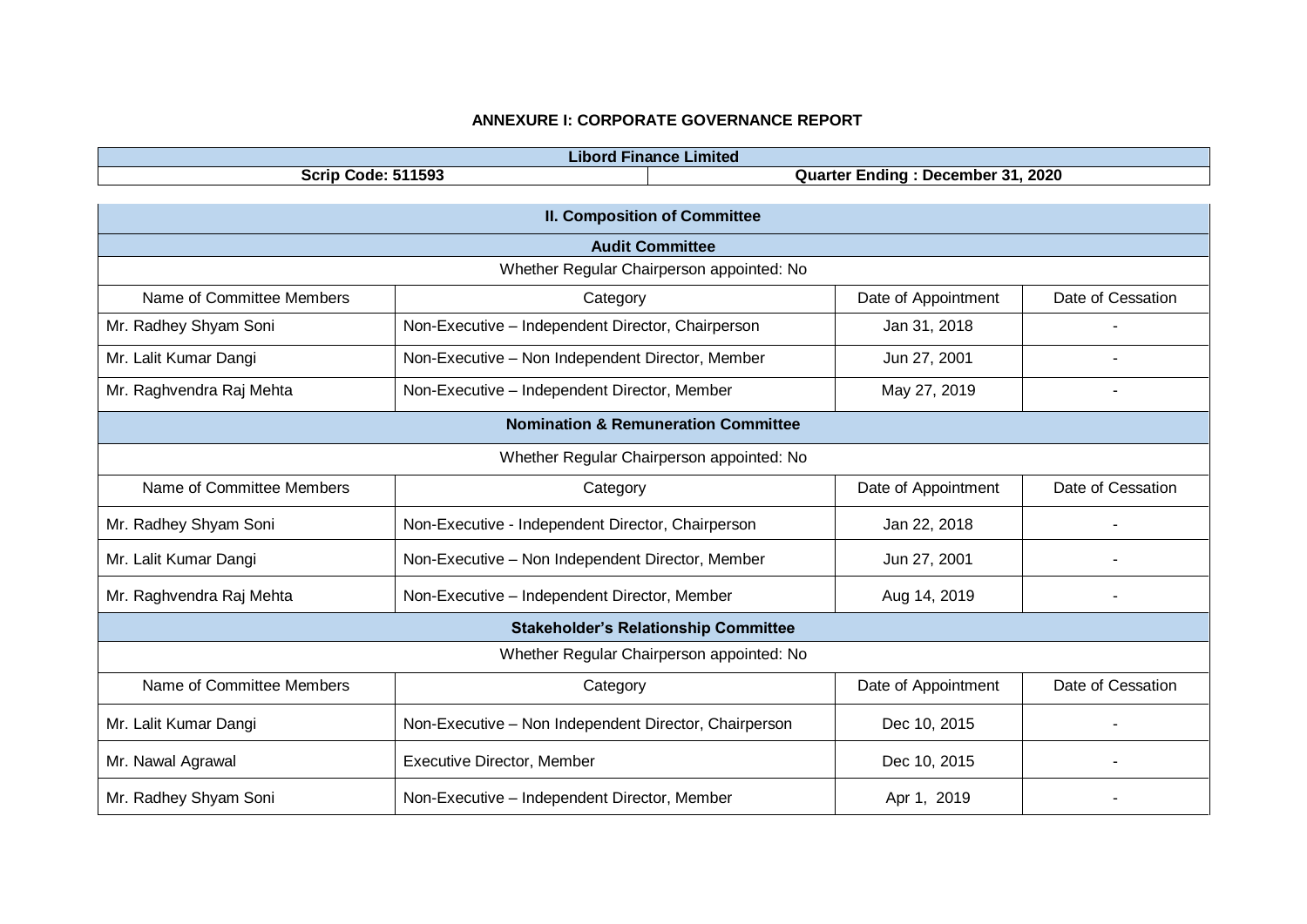| .<br>Limited<br>-inance<br>∟ıbord |                                                         |  |  |  |  |
|-----------------------------------|---------------------------------------------------------|--|--|--|--|
| 511593<br>Code.<br>scrip<br>.     | 2020<br>ົາເ<br>Quarter<br>: December<br>Endınc<br>. ا د |  |  |  |  |

| III. Meeting of Board of Directors                     |                                                        |                                      |         |                                                                  |                                                                               |  |  |  |  |
|--------------------------------------------------------|--------------------------------------------------------|--------------------------------------|---------|------------------------------------------------------------------|-------------------------------------------------------------------------------|--|--|--|--|
| Date(s) of Meeting (if any)<br>in the previous quarter | Date(s) of Meeting (if any)<br>in the relevant quarter | Whether requirement<br>of Quorum met | present | Number of Directors   Number of Independent<br>Directors present | Maximum gap<br>between any two<br>consecutive meetings<br>(in number of days) |  |  |  |  |
| August 10, 2020                                        |                                                        | Yes                                  |         |                                                                  | 41                                                                            |  |  |  |  |
|                                                        | November 11, 2020                                      | Yes                                  |         |                                                                  | 92                                                                            |  |  |  |  |

| <b>IV. Meeting of Committees</b> |                                                                   |                                         |                                          |                                                         |                                                                   |                                                                               |  |  |
|----------------------------------|-------------------------------------------------------------------|-----------------------------------------|------------------------------------------|---------------------------------------------------------|-------------------------------------------------------------------|-------------------------------------------------------------------------------|--|--|
| Name of Committee                | Date(s) of meeting of<br>the committee in the<br>relevant quarter | Whether<br>requirement of<br>Quorum met | Number of<br><b>Directors</b><br>present | Number of<br>Independent<br><b>Directors</b><br>present | Date(s) of meeting of<br>the committee in the<br>previous quarter | Maximum gap<br>between any two<br>consecutive meetings<br>(in number of days) |  |  |
| <b>Audit Committee</b>           |                                                                   | Yes                                     |                                          |                                                         | August 10, 2020                                                   | 4 <sup>′</sup>                                                                |  |  |
| <b>Audit Committee</b>           | November 11, 2020                                                 | Yes                                     |                                          |                                                         |                                                                   | 92                                                                            |  |  |

| V. Related Party Transactions                                                                             |                                  |                                             |  |  |  |  |
|-----------------------------------------------------------------------------------------------------------|----------------------------------|---------------------------------------------|--|--|--|--|
| Subject                                                                                                   | Compliance status<br>(Yes/No/NA) | If status is "No" details of non-compliance |  |  |  |  |
| Whether prior approval of audit committee obtained                                                        | Yes                              |                                             |  |  |  |  |
| Whether shareholder approval obtained for material RPT                                                    | ΝA                               |                                             |  |  |  |  |
| Whether details of RPT entered into pursuant to omnibus<br>approval have been reviewed by Audit Committee | ΝA                               |                                             |  |  |  |  |